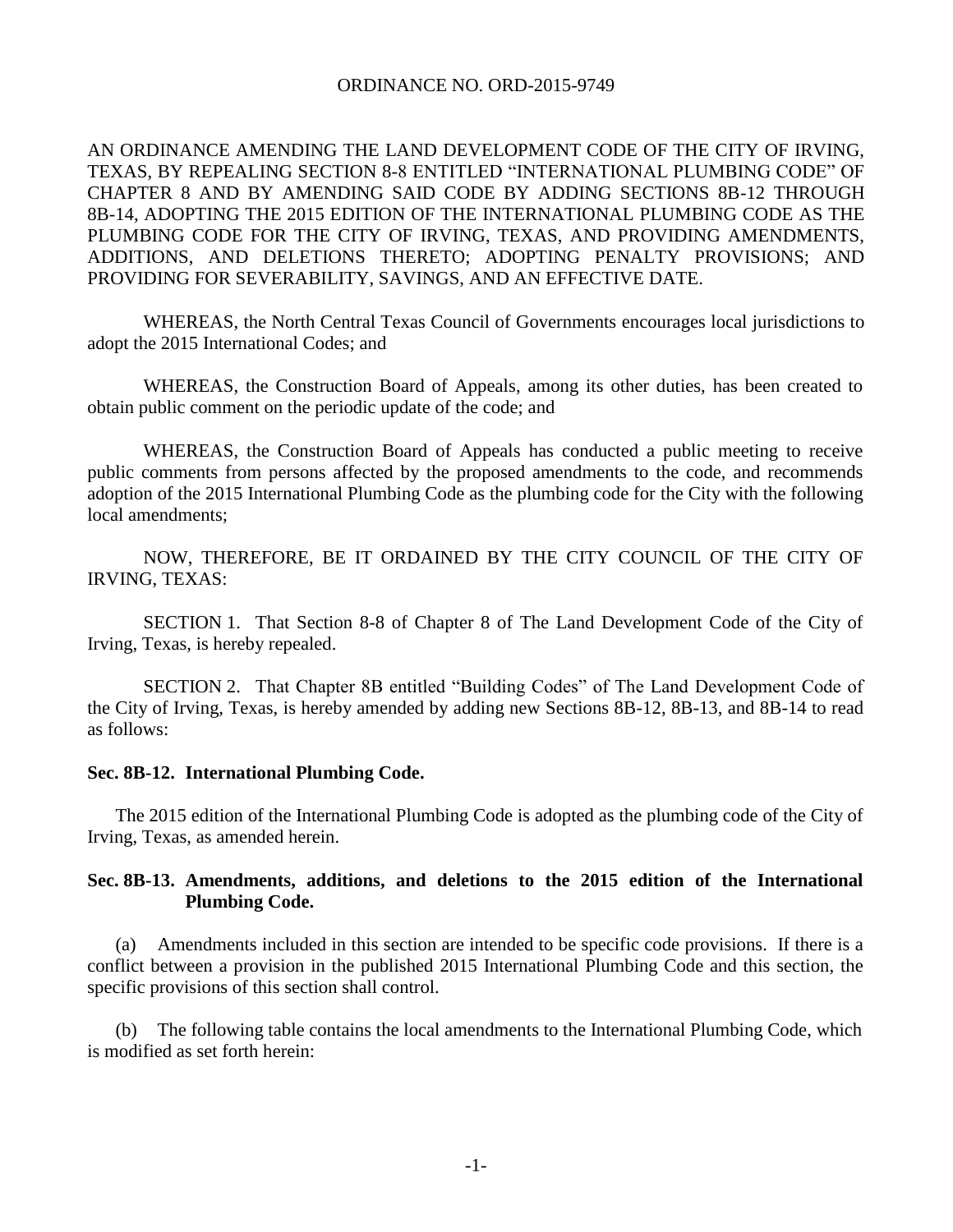- (1) When identified by the letter "R," the corresponding section of the 2015 International Plumbing Code is deleted in its entirety and replaced by the local amendment as set forth in Column 3 of the table below.
- (2) When identified by the letter "S," the corresponding section of the 2015 International Plumbing Code is supplemented by the additional provision as set forth in Column 3 of the table below.
- (3) When identified by the letter "M," the corresponding section of the 2015 International Plumbing Code is modified by amending the language of the provision to read as set forth in Column 3 of the table below.

Table Legend:

Column 1: Item Reference Number

Column 2: Related code section/caption

Column 3: Amended code provision

Column 4: "R" – 2015 International Plumbing Code section is replaced by the provision in Column 3; "S" – 2015 International Plumbing Code section is supplemented by the provision in Column 3; "M" – 2015 International Plumbing Code section is modified by the provision in Column 3.

| -1 | <b>IPC</b> 103.1<br>Department of<br>plumbing inspection                   | Wherever the term "department of plumbing inspection" is used, it<br>shall mean the department of inspections.                                        | M           |
|----|----------------------------------------------------------------------------|-------------------------------------------------------------------------------------------------------------------------------------------------------|-------------|
| 2  | <b>IPC 106</b><br>Permits                                                  | Permits that have been approved for which payment has not been<br>received within 14 days may be cancelled.                                           | S           |
| 3  | <b>IPC</b> 106.6<br>Fees                                                   | Refer to Section 8B-3 of Chapter 8B of The Land Development<br>Code of The City of Irving, Texas.                                                     | $\mathbf R$ |
| 4  | <b>IPC 109</b><br>Means of appeal                                          | Refer to Section 8B-4 of Chapter 8B of The Land Development<br>Code of The City of Irving, Texas.                                                     | $\mathbf R$ |
| 5  | <b>IPC 305</b><br>Protection of pipes<br>and plumbing system<br>components | Plastic sewer piping and DWV piping installed underground shall<br>be installed in accordance with the manufacturer's instructions and<br>ASTM D2321. |             |
| 6  | <b>IPC</b> 412<br>Floor and trench<br>drains                               | Floor drains are required in public restrooms and in commercial<br>kitchens.<br>Exception: Commercial kitchens equipped with floor sinks.             |             |

TABLE OF LOCAL AMENDMENTS TO THE 2015 INTERNATIONAL PLUMBING CODE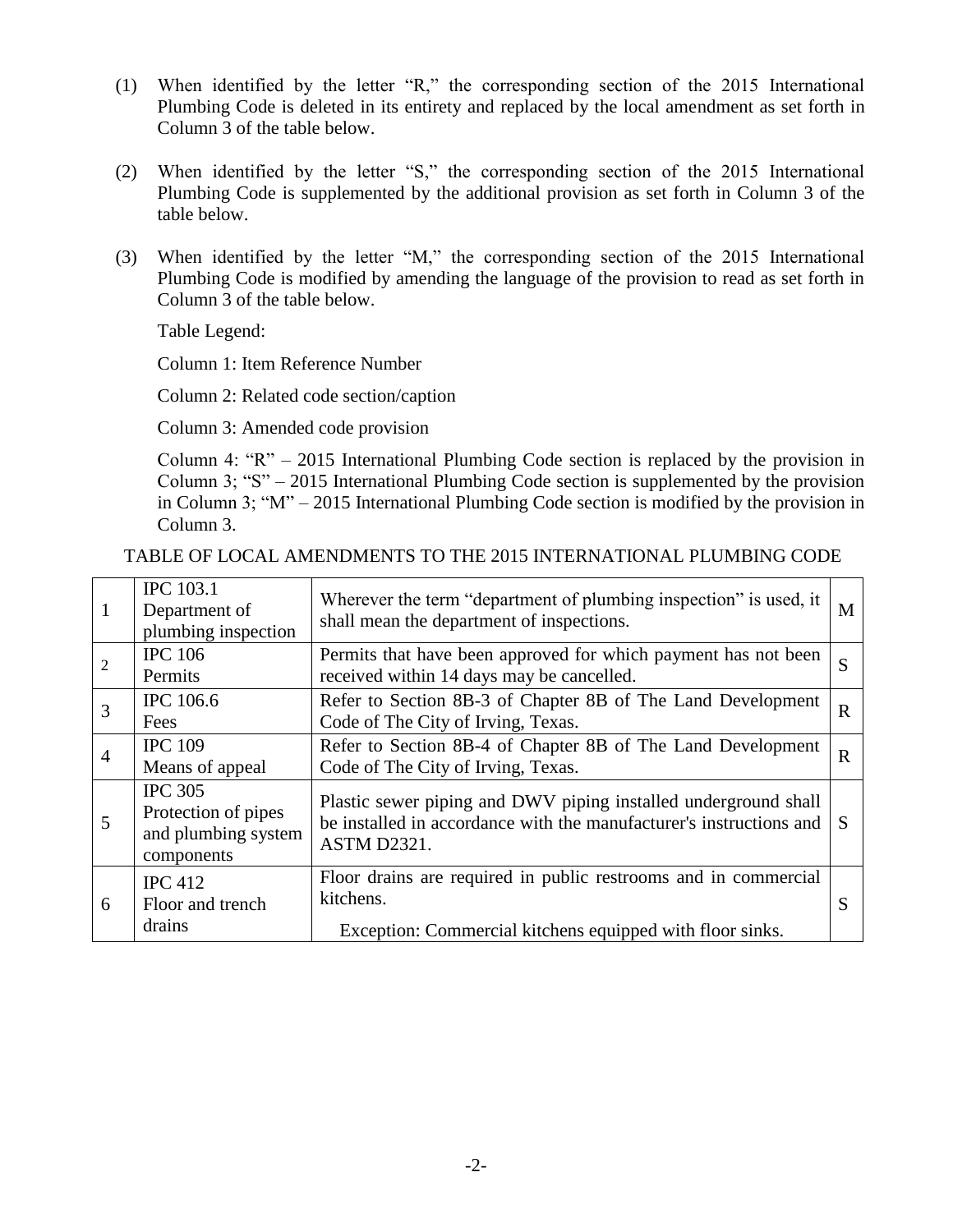| $\overline{7}$ |                                                          | When the attic, roof, mezzanine or platform in which a water heater<br>a.<br>is installed is more than 8 feet above the ground or floor level, it<br>shall be made accessible by a stairway or permanent ladder fastened<br>to the building.                                                                                                                       |           |
|----------------|----------------------------------------------------------|--------------------------------------------------------------------------------------------------------------------------------------------------------------------------------------------------------------------------------------------------------------------------------------------------------------------------------------------------------------------|-----------|
|                |                                                          | Exception: A maximum 10 gallon water heater installed<br>above a lay-in ceiling no higher than 10 feet above the<br>floor.                                                                                                                                                                                                                                         |           |
|                | <b>IPC 502</b><br>Installation                           | b. Walkways in attics shall be rated as floors. When appliances are<br>installed in attics, access shall be by one of the following methods:                                                                                                                                                                                                                       | ${\bf S}$ |
|                |                                                          | 1. A permanent stair,                                                                                                                                                                                                                                                                                                                                              |           |
|                |                                                          | 2. A pull-down stair with a minimum 300 pound capacity, or                                                                                                                                                                                                                                                                                                         |           |
|                |                                                          | 3. An access door from an upper floor level                                                                                                                                                                                                                                                                                                                        |           |
|                |                                                          | On or after February 15, 2009, water heaters with storage tanks shall<br>c.<br>not be installed in attics, unless such water heater was installed prior<br>to such date. This section does not prohibit the replacement of water<br>heaters with storage tanks in attics if such water heaters were legally<br>permitted and installed prior to February 15, 2009. |           |
|                |                                                          | Discharge piping serving a pressure relief valve, temperature valve<br>or combination thereof shall:                                                                                                                                                                                                                                                               |           |
|                | <b>IPC 504.6</b><br>Requirements for<br>discharge piping | Not be required to be located in the same room as the water heater if<br>a.<br>the piping discharges through an air gap.                                                                                                                                                                                                                                           |           |
| 8              |                                                          | Be allowed to be installed to a single discharge piping system from<br>b.<br>multiple relief devices when approved by the building official or his<br>designated representative and permitted by the factory installation<br>instructions.                                                                                                                         | S         |
|                |                                                          | Not discharge to the floor of an interior room or space.<br>$\mathbf{c}$ .                                                                                                                                                                                                                                                                                         |           |
|                |                                                          | Be through an indirect connection if piping is to a waste receptor.<br>d.                                                                                                                                                                                                                                                                                          |           |
| $\mathbf Q$    | IPC 504.7.1<br>Pan size and drain                        | Multiple pan drains may terminate to a single discharge piping<br>system when approved by the building official or his designated<br>representative and permitted by the factory instructions.                                                                                                                                                                     |           |
| 10             | IPC 605.16.2<br>Solvent cementing                        | Primer shall be utilized for all cemented pipe joints.                                                                                                                                                                                                                                                                                                             | M         |
|                |                                                          | Full-open valves are not required in the following locations:                                                                                                                                                                                                                                                                                                      |           |
| 11             | IPC 606.1<br>Location of full-open<br>valves             | On the base of water riser pipes in occupancies other than multiple-<br>a.<br>family residential occupancies that are two stories or less in height and<br>in one-and-two family residential occupancies.                                                                                                                                                          | M         |
|                |                                                          | On the top of water down-feed pipes in occupancies other than one-<br>b.<br>and-two family residential occupancies.                                                                                                                                                                                                                                                |           |
| 12             | IPC 606.2<br>Location of shutoff<br>valves               | Shut off valves are not required on the water supply pipe to sillcocks.                                                                                                                                                                                                                                                                                            | M         |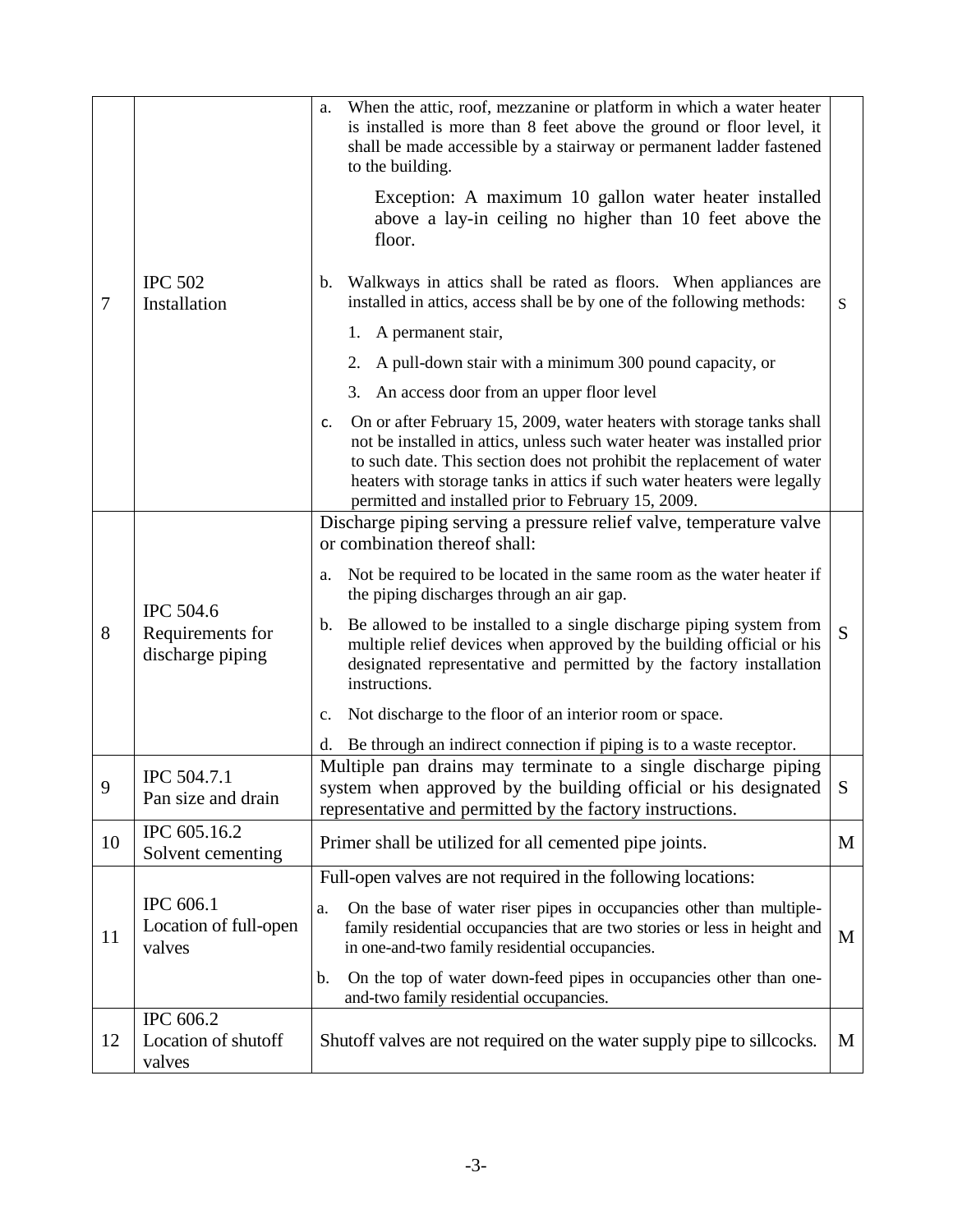|    | IPC 608.16.5<br>Connections to lawn<br>irrigation systems  | Water supply lines shall be provided with a locking stop valve.<br>a.                                                                                                                                                                                                       |             |
|----|------------------------------------------------------------|-----------------------------------------------------------------------------------------------------------------------------------------------------------------------------------------------------------------------------------------------------------------------------|-------------|
| 13 |                                                            | Irrigation systems shall comply with:<br>b.                                                                                                                                                                                                                                 |             |
|    |                                                            | 1) Title 30 of the Texas Administrative Code and                                                                                                                                                                                                                            | S           |
|    |                                                            | Chapter 41 "Water and Sewer Systems" of The Code of Civil<br>2)<br>and Criminal Ordinances of the City of Irving, Texas.                                                                                                                                                    |             |
| 14 | <b>IPC 610</b><br>Disinfection of<br>potable water system  | Both new and repaired potable water systems shall be purged of<br>deleterious matter and disinfected prior to its utilization.                                                                                                                                              | M           |
| 15 | <b>IPC 704</b><br>Drainage piping<br>installation          | Single stack fittings with internal baffle, PVC schedule 40, or cast-<br>iron single stack shall be designed by a registered engineer and shall<br>comply with a nationally recognized standard.                                                                            | S           |
| 16 | <b>IPC 705.4</b><br>Cast-iron                              | Hubless, shielded couplings for cast-iron soil pipe and fittings shall<br>be listed and tested in accordance with ASTM C1277 and CISPI 310<br>standards.                                                                                                                    | S           |
| 17 | IPC 705.11.2<br>Solvent cementing                          | Primer shall be utilized for all cemented pipe joints.                                                                                                                                                                                                                      | M           |
| 18 | <b>IPC 712</b><br>Sumps and ejectors                       | In any public use occupancy where a sump serves more than 10<br>fixture units, the sump shall automatically discharge and shall be<br>provided with dual pumps or ejectors arranged to function<br>independently in case of overload or mechanical failure.                 | S           |
| 19 | <b>IPC 714</b><br>Computerized<br>drainage design          | Code references to computerized design shall mean engineered<br>design.                                                                                                                                                                                                     | M           |
| 20 | <b>IPC 804</b><br>Materials, joints and<br>connections     | Pipes, fittings, and components receiving or intended to receive the<br>discharge of any fixture into which acid or corrosive chemicals are<br>placed shall be constructed of CPVC, high silicone iron, PP, PVDF,<br>chemical resistant glass, or glazed ceramic materials. | S           |
| 21 | <b>IPC 903.1</b><br>Roof extension                         | Open vent pipes that extend through a roof shall be terminated not<br>less than 6 inches above the roof.                                                                                                                                                                    | S           |
| 22 | <b>IPC 917</b><br>Single stack vent<br>systems             | Single stack vent systems are prohibited.                                                                                                                                                                                                                                   | $\mathbf R$ |
| 23 | <b>IPC 1002</b><br>Traps requirements                      | Each plumbing fixture shall be separately trapped by an approved<br>water seal trap. Not more than one trap shall be permitted on a<br>trap arm/fixture drain.<br>Exception: Fixtures having integral traps.                                                                | M           |
| 24 | <b>IPC</b> 1002.10<br>Plumbing in mental<br>health centers | Plumbing in mental health centers shall be installed in accordance<br>with state law.                                                                                                                                                                                       | $\mathbf R$ |
| 25 | <b>IPC</b> 1101.8<br>Cleanouts required                    | Cleanouts or manholes shall be installed in the storm drainage<br>system, including subsurface drainage systems, and shall comply<br>with code provisions for sanitary sewer drainage pipe cleanouts.                                                                       | M           |
| 26 | <b>IPC 1105</b><br>Roof drains                             | Primary and secondary roof drains; scuppers; building storm drains;<br>and all related components shall be sized based on a 6 inch per hour<br>rainfall rate.                                                                                                               | S           |